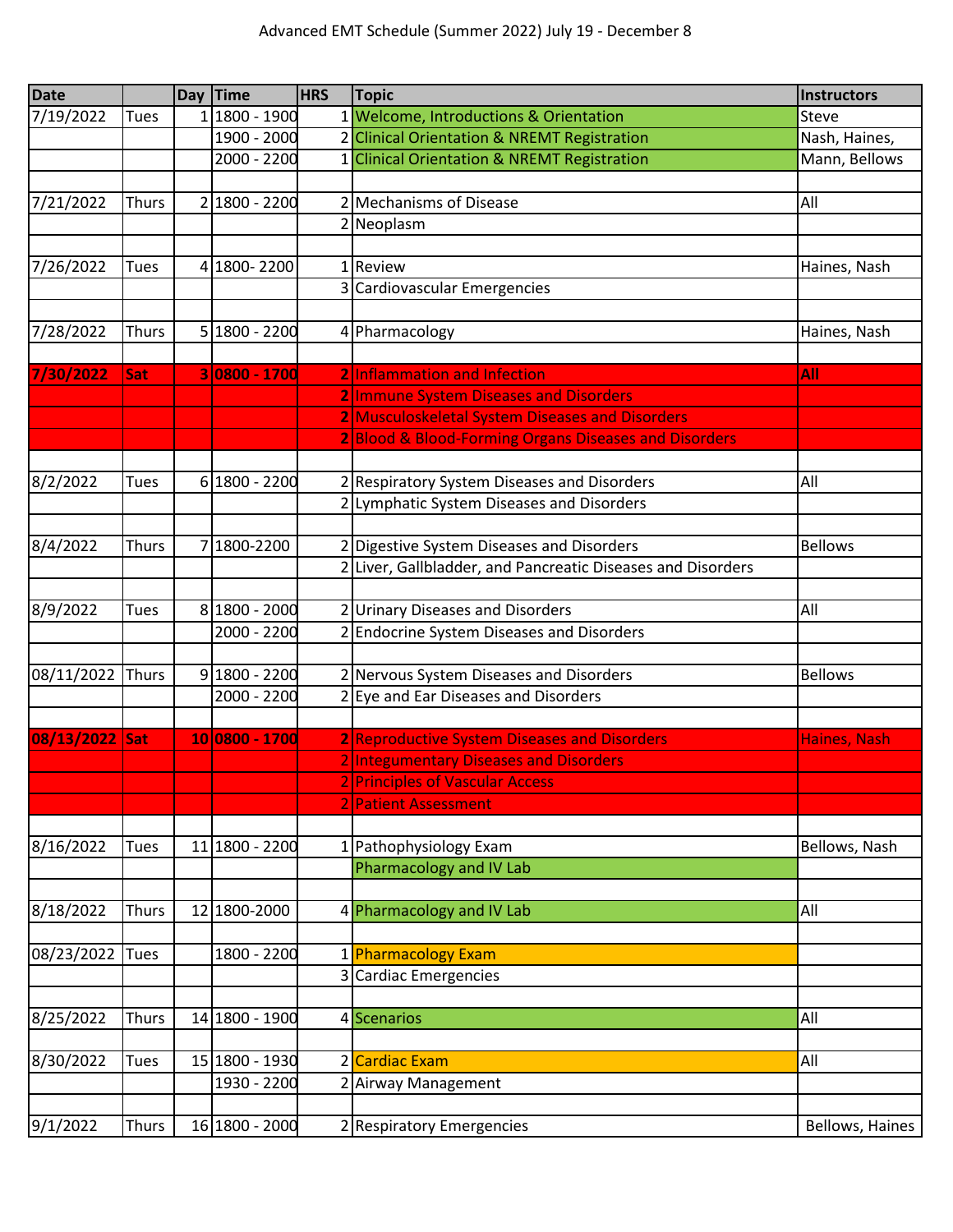|          |      | 2000 - 2200    | 2 Scenarios         |     |
|----------|------|----------------|---------------------|-----|
|          |      |                |                     |     |
| 9/6/2022 | Tues | 17 1800 - 2000 | 2 Respiratory Exam  | All |
|          |      | 2000 - 2200    | 2 GI/GU Emergencies |     |
|          |      |                |                     |     |

| <b>Date</b> |              | <b>Day</b> | <b>Time</b>    | <b>Topic</b>               | Instructors    |
|-------------|--------------|------------|----------------|----------------------------|----------------|
| 9/8/2022    | <b>Thurs</b> |            | 18 1800 - 1930 | 2 Neurological Emergencies | All            |
|             |              |            | 1930 - 2100    | 2 Toxicology               |                |
|             |              |            |                |                            |                |
|             |              |            |                |                            |                |
| 9/13/2022   | Tues         |            | 19 1800 - 2000 | 2 Psychiatric Emergencies  | Bellows, Nash  |
|             |              |            | 2000 - 2200    | 2 Gynecology               |                |
|             |              |            |                |                            |                |
| 9/15/2022   | <b>Thurs</b> |            | 20 1800 - 2200 | 4 Scenarios                |                |
|             |              |            |                |                            |                |
| 09/20/2022  | Tues         |            | 22 1800 - 2200 | 2 Medical Exam             | Haines, Nash   |
|             |              |            |                | 2 Trauma Overview          |                |
|             |              |            |                |                            |                |
| 9/22/2022   | <b>Thurs</b> |            | 23 1800 - 1930 | 2 Shock                    | <b>Bellows</b> |
|             |              |            | 1930 - 2200    | 2 Head/Spine Injuries      |                |
|             |              |            |                |                            |                |

| 9/27/2022        | Tues         |    | 24 1800 - 2000 | 2 Bleeding                             |                   |
|------------------|--------------|----|----------------|----------------------------------------|-------------------|
|                  |              |    | 2000 - 2200    | 2 Face and Neck Injuries               | All               |
|                  |              |    |                |                                        |                   |
| 9/29/2022        | Thurs        |    | 25 1800 - 2000 | 2 Soft Tissue Injuries                 | All               |
|                  |              |    | 2000 - 2200    | 2 Abdominal/GU Injuries                |                   |
|                  |              |    |                |                                        |                   |
| 10/1/2022        | Sat          |    | 21 0800 - 1700 | <b>8</b> Scenarios                     | All               |
|                  |              |    |                |                                        |                   |
| 10/4/2022        | <b>Tues</b>  |    | 26 1800 - 2200 | 2 Orthopedic Injuries                  | <b>Bellows</b>    |
|                  |              |    |                | 2 Environmental Injuries               |                   |
|                  |              |    |                |                                        |                   |
| 10/6/2022        | <b>Thurs</b> | 27 | 1800 - 2200    | 2 Review                               | Bellows, Nash     |
|                  |              |    |                |                                        |                   |
| 10/11/2022 Tues  |              |    | 28 1800 - 1930 | 2 Geriatrics                           | All               |
|                  |              |    | 1930 - 2200    | 2 OB Neonatal                          |                   |
|                  |              |    |                |                                        |                   |
| 10/13/2022 Thurs |              |    | 29 1800 - 2200 | 4 Pediatrics                           | All               |
|                  |              |    |                |                                        |                   |
| 10/18/2022 Tues  |              |    | 31 1800 - 2200 | 4 Patients with Special Challenges     | Haines, Nash      |
|                  |              |    |                |                                        |                   |
| 10/20/2022 Thurs |              |    | 32 1800 - 2200 | 2 Scenarios                            | Haines, Nash      |
|                  |              |    | 2000 - 2200    | 2 Trauma Exam                          |                   |
|                  |              |    |                |                                        |                   |
| 10/22/2022 Sat   |              |    | 30 0800 - 2000 | 2 <sup>**</sup> LZ Class <sup>**</sup> | <b>All/Guests</b> |
|                  |              |    |                | 8 Trauma Scenarios                     |                   |